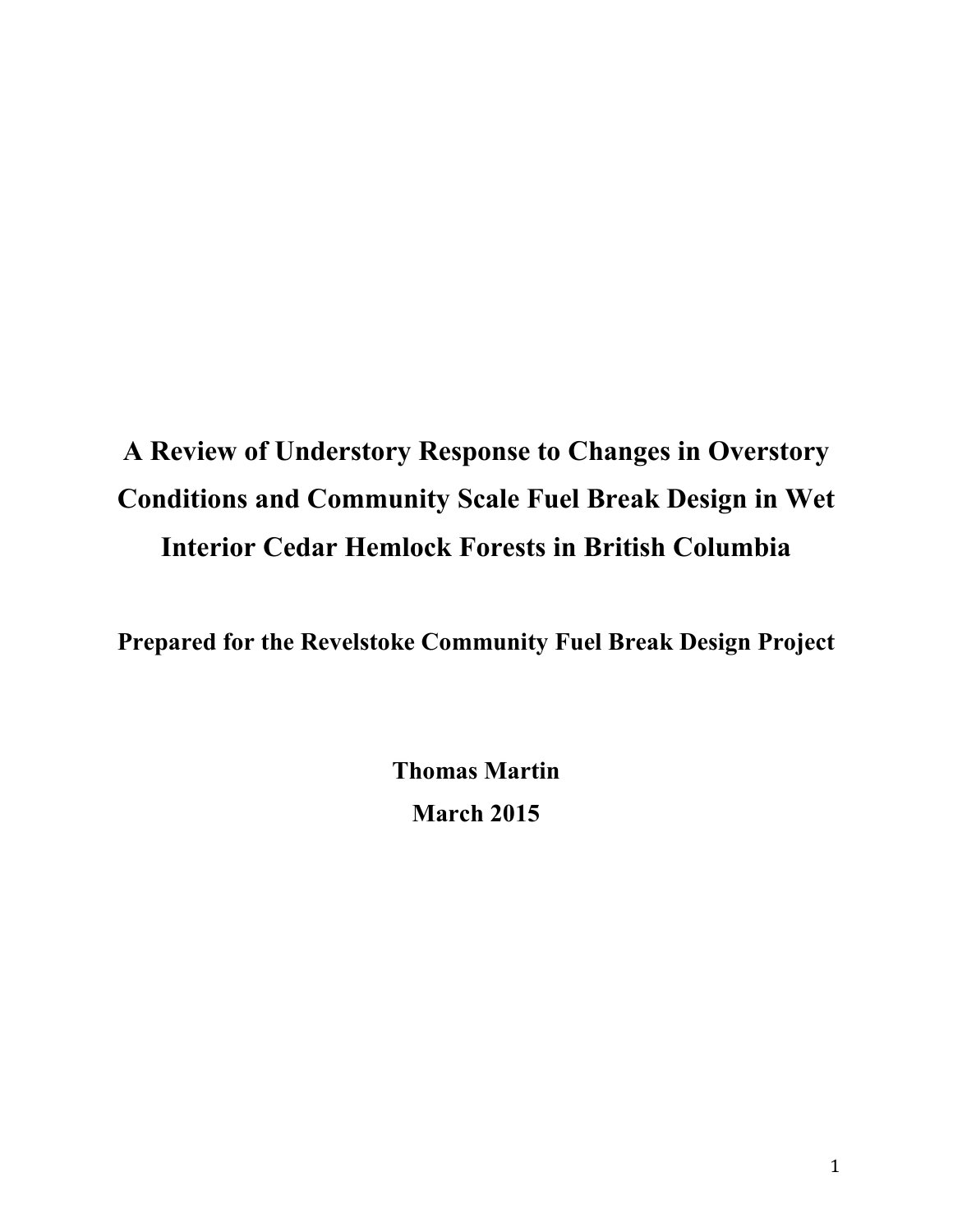# **Table of Contents**

| 3.1.3 Douglas-fir (Psuedodotsuga menziesii) & hybrid spruce (Picea hybrids) ICH response |  |
|------------------------------------------------------------------------------------------|--|
|                                                                                          |  |
|                                                                                          |  |
|                                                                                          |  |
|                                                                                          |  |
|                                                                                          |  |
|                                                                                          |  |
|                                                                                          |  |
|                                                                                          |  |
|                                                                                          |  |
|                                                                                          |  |
|                                                                                          |  |
|                                                                                          |  |
|                                                                                          |  |
|                                                                                          |  |
|                                                                                          |  |
|                                                                                          |  |
|                                                                                          |  |
|                                                                                          |  |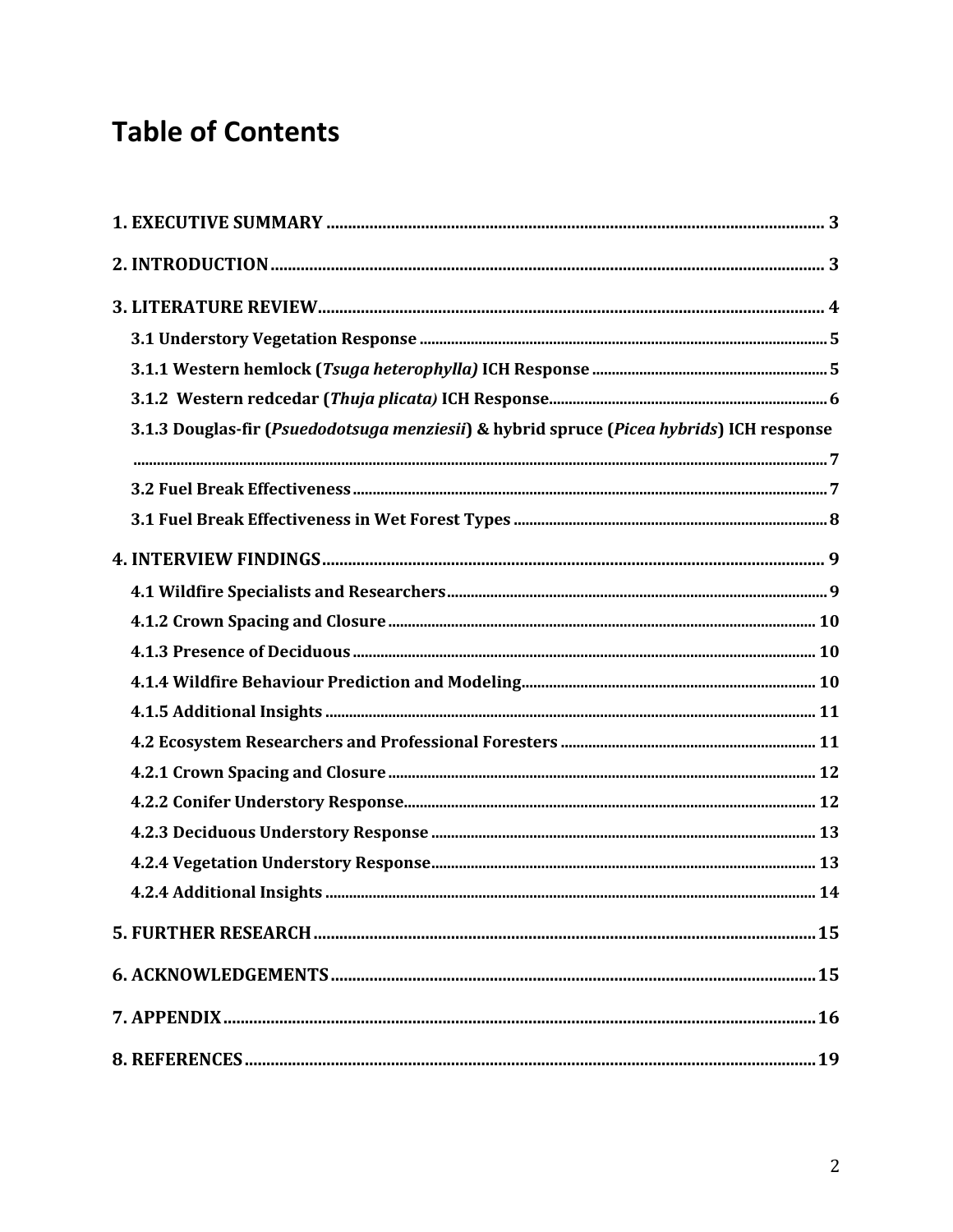## **1. EXECUTIVE SUMMARY**

This report attempted to determine an ideal crown closure for a shaded fuel break in an Interior Cedar Hemlock (ICH) forest; an ideal crown closure would slow active crown fires but not promote rapid understory regrowth. However, our research found no perfect level of crown closure. Local foresters and researchers shared experiences of rapid understory regrowth response by herbs, shrubs, and deciduous and conifer regeneration to partial cutting and thinning treatments, but wildfire specialists stated the need to reduce conifer crown closure to reduce the potential for crown fire. The insight provided by researchers and local foresters proved to be invaluable for this project.

A breakdown of our findings is as follows:

- Crown closure of 40% or less is required in conifer dominated forests to effectively slow an active crown fire.
- At 40% crown closure on a mesic ICH site, shade intolerant conifer seedlings can consistently grow over 30cm/year, and shade tolerant conifer species can grow 40cm/year.
- Researchers and local foresters expected that local results would be greater than published trials due to the high productivity of local ICH ecosystems.

We have concluded that the best course of action will be to shift forest species composition in the community shaded fuel breaks from conifer dominated to a deciduous-conifer mix. This process will take time and possibly multiple treatments. Also, prescriptions will differ across the fuel break to account for varying site and forest conditions, and will likely have to be adapted over time as these new forest types develop. A one size fits all approach will not work.

# **2. INTRODUCTION**

As part of their Community Wildfire Protection Plan, the City of Revelstoke is exploring creating a shaded fuel break network in key locations surrounding the community. Shaded fuel breaks maintain a forest canopy but alter forest composition to reduce potential fire behaviour (Agee et al., 2000). However, the forests around Revelstoke are within the Shuswap Moist Warm (mw2), Thompson Moist Warm (mw3), Mica Very Wet Cool (vk1), and Wells Gray Wet Cool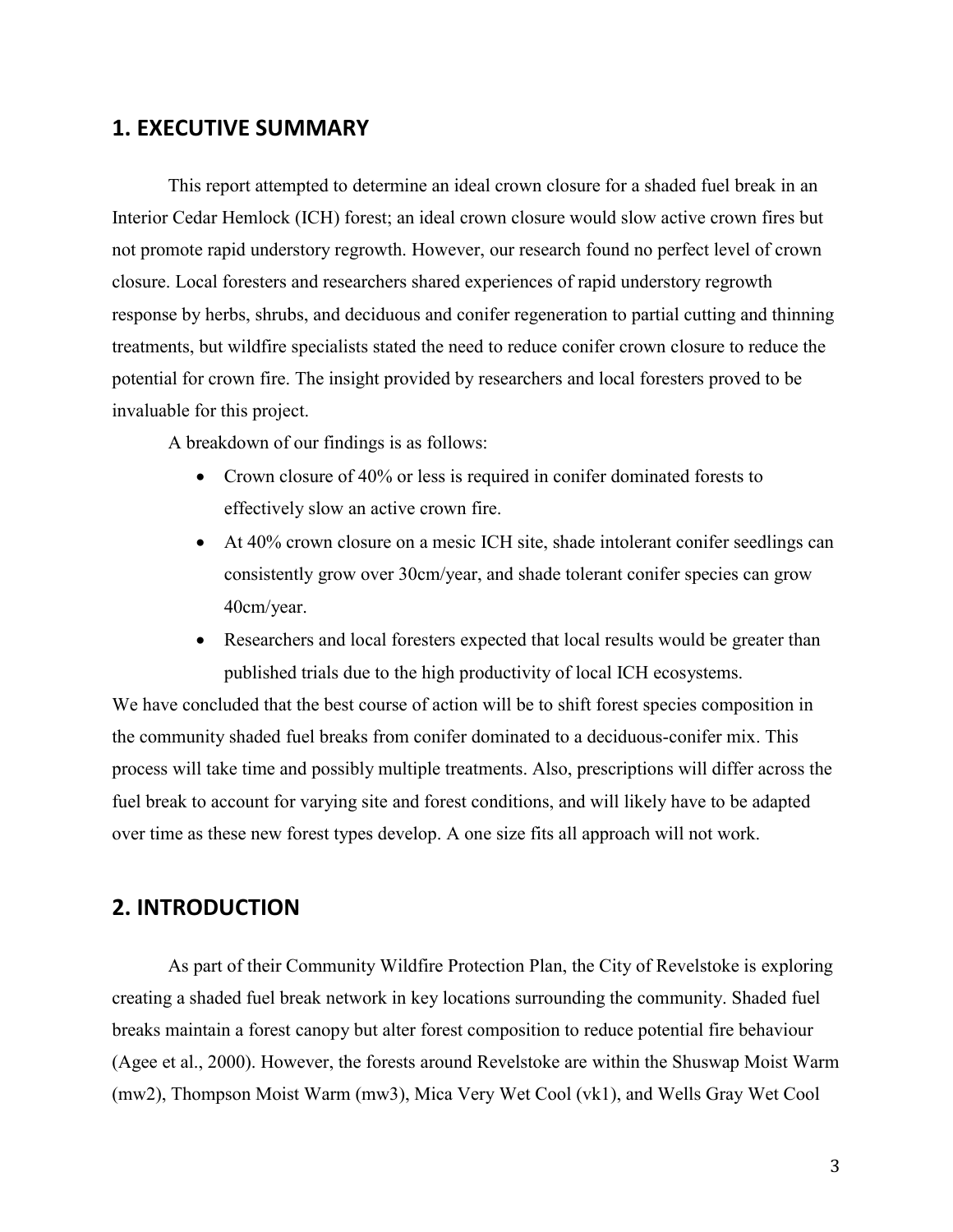(wk1) subzones of the ICH Biogeoclimatic Ecological Classification (BEC) zone, a wet ecosystem with the highest productivity in the interior of the province (Ketcheson et al., 1991). As a result, fuel treatments designed for drier and less productive ecosystems such as the Ponderosa Pine (PP) and Interior Douglas-fir (IDF) forests around Kamloops and Kelowna, or in the Rocky Mountains, would be unsuitable for the Revelstoke region.

In planning an ICH fuel breaks one issue became apparent: fuel breaks designed to slow an active crown fire typically require a crown closure of 35-40% or lower. However reducing local ICH forests to this crown closure would likely result in an immediate significant understory response of herbs, shrubs, and conifer seedlings. The growth response could negate the benefits of fuel treatment, potentially within 10 years, or would require high frequency maintenance treatments. In an attempt to find an ideal crown closure level we reviewed relevant literature and interviewed foresters, scientists, and wildfire professionals.

Through our research we found no such ideal crown closure threshold; fuel treatments must drastically reduce crown closure in conifer forests to reduce fire behaviour potential, and this level of reduction within the wet ICH forests around Revelstoke would result in an explosive understory growth response.

As our research progressed a new practical and effective alternative solution presented itself: the conversion of forest composition over time from conifer dominated to deciduous dominated with some conifer component. Deciduous trees are less flammable and volatile than coniferous species and rarely carry a crown fire. Encouraging deciduous to fill canopy gaps created by treatments would assist in suppressing the understory vegetation response. This concept received support both from the wildfire professionals and local foresters working in the community who were interviewed.

## **3. LITERATURE REVIEW**

This section summarizes the findings from the literature review. A full listing of the literature that was considered is provided in section 8. References. For consistency tree growth over multiple years was converted to annual growth increments. Also due to varying levels of precision amongst studies, all measurements were rounded to whole numbers.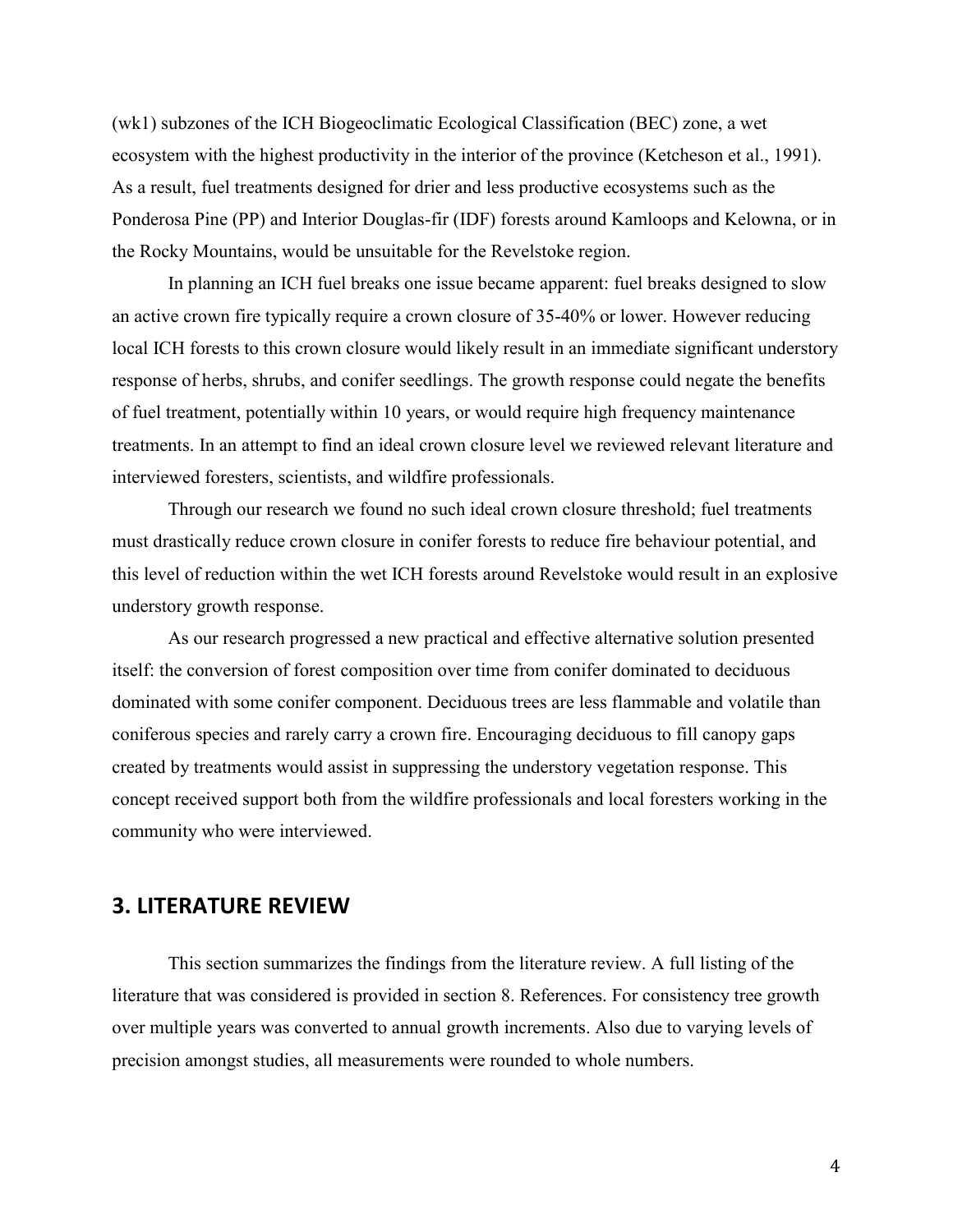#### **3.1 Understory Vegetation Response**

As known to the authors, ICH understory vegetation growth response to canopy reduction has not been thoroughly researched. Although similar sites often develop similar plant communities "the successional pathways that lead to these plant communites are not well understood" (Stevenson et al., 2011, p. 37). Burton et al. (1998) studied berry producing shrub response to partial cutting in the ICH mc2 subzone. Results varied across species and sites but the five shrub species, *Cornus stolonifera (*red-osier dogwood), *Oplopanax horridus* (devil's club), *Rubus parviflorus* (thimbleberry), *Shepherdia canadenis* (soapberry), and *Vaccinium membranaceum* (black huckleberry), were found to have peak growth in 40% to 90% sunlight, or inversely 60% to 10% crown closure. The authors note that full sunlight may not be detrimental to shrub growth, but the loss of moisture through increased exposure and the distubance associated with clear cut logging causing full canopy loss decreases shrub growth. Another study found little change in overall herb cover 5 years after logging via partial cutting in the wk3 subzone, as compared to unlogged control sites (Jull, Stevenson, & Sagar, 1999). However, species composition changes in the opening. Jull et al. (1999) reference an increase in pioneer species such as *Epilobium augustifolium* (fireweed*)*, *Rubus idaeus* (raspberry), and thimbleberry, but a decline in *Meziesia ferruginea* (false azalea) and *Vaccinium ovalifolium* (oval-leaved blueberry). Despite the increase in understory biomass, these deciduous shrub speices would likely reduce fire behaviour potential due to their non-flammable characteristics.

#### **3.1.1 Western hemlock (***Tsuga heterophylla)* **ICH Response**

Researchers found *Tsuga heterophylla* (Hw: Western hemlock) regeneration to consistently grow well under low light conditions in ICH forests. Backman (2006) measured commercial conifer species seedling growth in varying light conditions at a study site 55km north of Revelstoke in ICHmk1. Under full canopy cover, Backman measured the mean annual growth of Hw seedlings at 15cm. In low cover plots, further than one tree length from the edge of 1ha patch cut, this increased to 21cm. The difference between Hw growth on wet and dry sites was insignificant. Hw was the fastest growing species in the low cover sites, with *Thuja plicata*  (Cw: western redcedar) second at 5cm annual growth. In a mw2 site Delong (2000) also found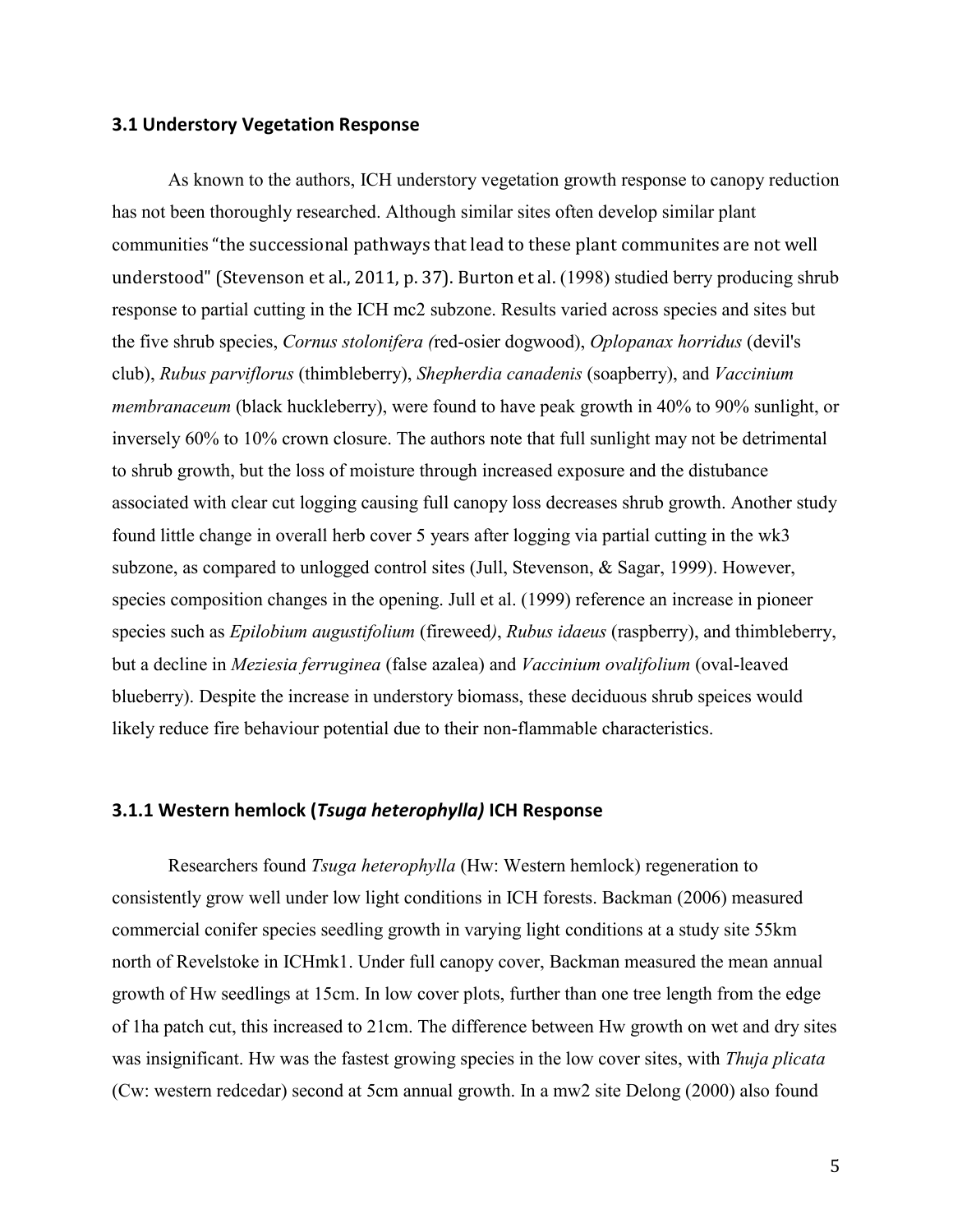Hw seedlings to grow vigorously under low light conditions: 8cm/year at 80% crown closure and increasing to 13-30cm/year at 40% crown closure.

In the ICHmc2, with partially logged gaps of  $10{\text -}300\text{m}^2$ , Coates (2000) recorded planted Hw's mean annual growth at 8cm. This increases to 20cm in  $1001-5000m^2$  gaps. Also, the presence of parent trees contributes to natural regeneration from seed in canopy openings. Coates (1999) found Hw annual growth increases significantly as crown closure is reduced from 100- 60% in ICH mc2, which results in 30cm/year growth. Further reduction from 60-0% crown closure only increased growth an extra 7cm/year, or 37cm/year total growth.

#### **3.1.2 Western redcedar (***Thuja plicata)* **ICH response**

Researchers also found that western red cedar regeneration consistently grew well under low light conditions. In one ICHwk3 trial, planted Cw seedlings grew 22cm/year at light levels of 50-62% (Jull et al. 1999). Coates (1999) also measured Cw seedling growth in ICHmc2 to increase from 0-30cm/year as crown closure was reduced from 100-60%. A further reduction of crown closure to 0% increased growth only 6cm/year, for a total growth of 36cm/year. Coates (2000) found planted Cw seedlings in the ICHm2 grew approximately 3cm annually in undisturbed forests. This increased to 9cm in gaps  $10-300m^2$  and 18cm in gaps  $301-1000m^2$ .

In an ICHmk1 trial 55km north of Revelstoke, Cw grew less than Hw in low light conditions, but more than shade intolerant species. Backman (2006) measured the annual growth of planted Cw in full canopy cover at only 5cm, compared to 15cm for Hw. Cw increased to an annual growth of 17cm in both moderate and low cover. Moderate sites were within one tree length of the edge of a 1ha patch cut, and low cover sites were further than one length from the edge. Incidentally, when Backman compared Cw seedlings growing on wet (ICHmk1/01 & 04 site series) and dry (ICHmk1/05 site series), average annual leader growth ranged from 15cm on wet sites, to 10cm on dry sites.

In contrast, Delong (2000) found that in ICH mw2 Cw outperformed Hw in low light conditions. At 80% canopy closure Cw seedlings grew 10-13cm annually. This increased to 15cm at 60% canopy closure and 26cm at 40% crown closure.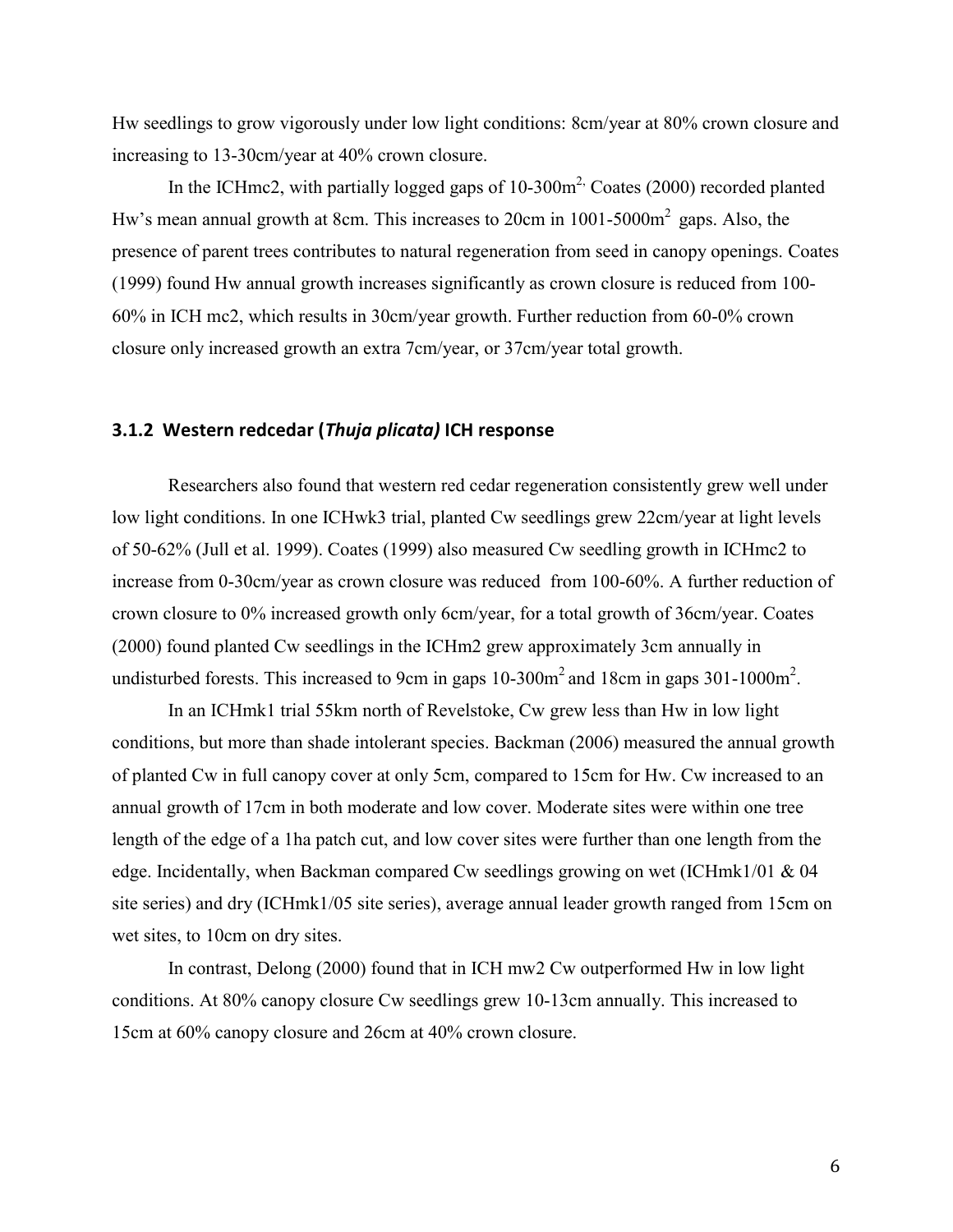# **3.1.3 Douglas-fir (***Psuedodotsuga menziesii***) & hybrid spruce (***Picea hybrids***) ICH response**

Both *Psuedodotsuga menziesii* (Fd: Douglas-fir) and *Picea hybrids* (Sx: hybrid spruce) performed as expected for shade intolerant species in research studies, with greater annual growth at lower crown closure levels. In Backman's (2006) patch cutting ICH mk1 trials, both Fd and Sx were excluded from high cover results; not enough seedlings survived to form significant sample sizes. However in moderate cover, defined in the study as one tree length from the edge of a 1ha patch cut, growth increased. Fd seedlings grew 36cm annually and Sx 30cm. Soil moisture affected growth less than light availability. Fd grew 41cm on wet (ICHmk1/01 & 04) sites and 40cm on dry (ICHmk1/05) sites. Sx grew 34cm on wet sites and 29cm on dry sites. Delong et al. (2000) found similar results in a similar patch cutting trail situated south of Nakusp in ICH mw2. At 10% and 20% crown closure Fd grew 20cm and 16cm annually, and *Picea Engelmannii* (Se: Engelmann spruce) grew 16cm. However, at 60% crown closure Fd grew 12cm and Se 7cm. At 80% crown closure growth was limited to 3cm for both species.

Jull et al. (1999) found similar growth results in a northern ICH site. In 0.24ha patch cuts planted Fd seedlings grew 71cm, and Sx 72cm over four years. In comparison Cw grew 88cm. However only 86% of Cw seedlings survived, compared to 95% of Sx and 93% of Fd. Coates (2000) found similar results for Sx in a study site in ICH mc. In gaps of  $1001-5000m^2$  Sx grew 22cm/yr, but only 2cm/yr in undisturbed forests. Fd was not studied in those trials.

#### **3.2 Fuel Break Effectiveness**

Many authors studied fuel treatments and found effective treatments reduce fire behaviour and assist suppression activities (Agee & Skinner, 2005; Agee et al., 2000; Brown, Agee, & Franklin, 2004; Cochrane et al., 2012; Finney, 2001; Graham, Harvey, Jain, & Tonn, 1999; T. B. Jain et al., 2008; Mooney, 2007, 2010; Stephens et al., 2009; Valhalla Wilderness Society, 2004; Wagtendonk, 1996). However, authors also caution the need to tailor fuel treatments specific to place (Agee et al., 2000; Brown et al., 2004; Valhalla Wilderness Society, 2004). One review of American fuel treatments found that some treatments increased predicted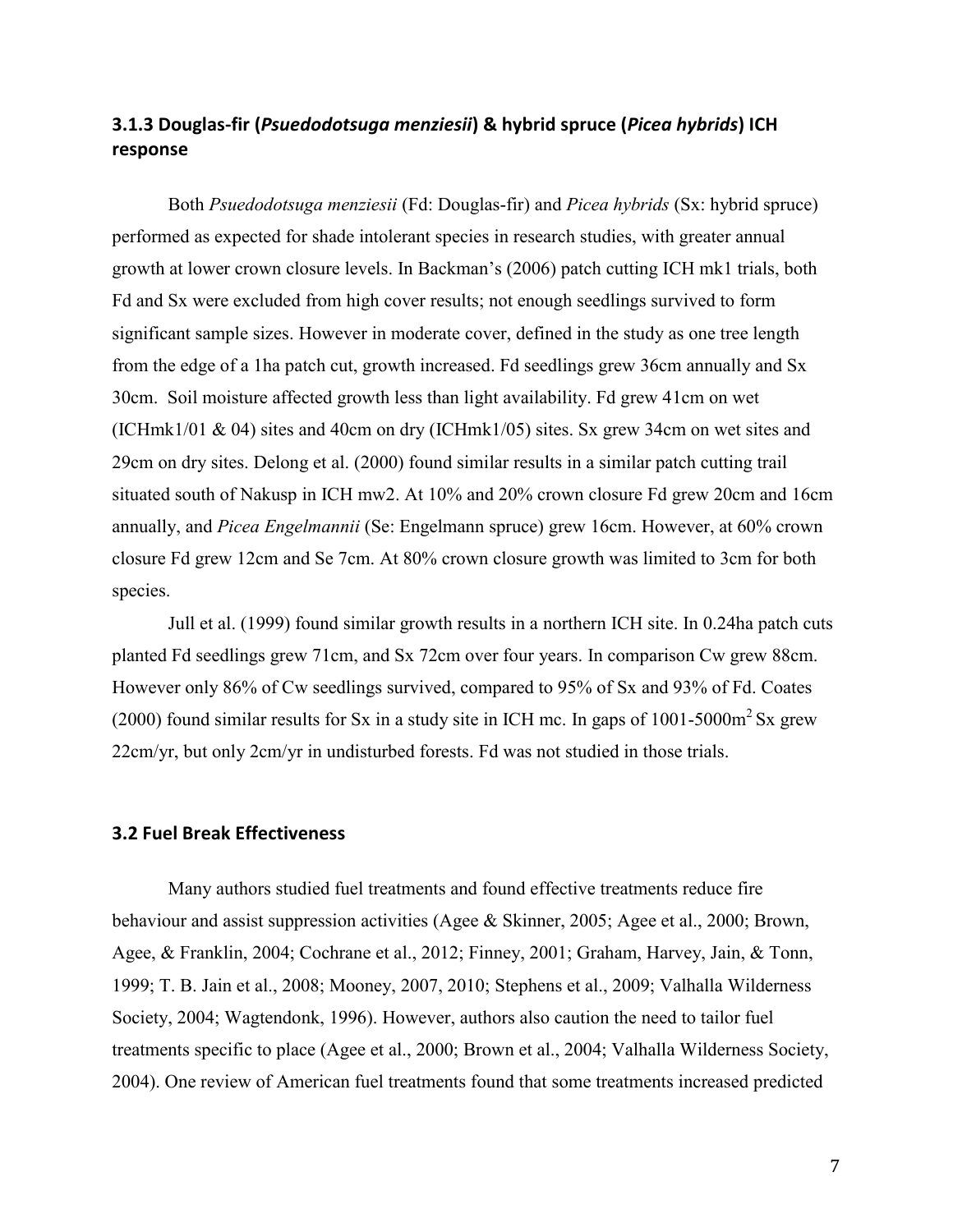fire size, due to increased drying of surface fuels resulting from canopy thinning (Cochrane et al., 2012). Also, understory fuel regrowth can quickly counteract the positive effects of costly fuel treatments (Finney, 2001; T. Jain & Graham, 2007). Therefore, shaded fuel breaks in a moist forest type, such as the ICH found around Revelstoke, need to incorporate local ecology and relevant studies into the design.

An effective fuel break relies on two factors: effective fuel treatment coupled with effective fire suppression response. Despite the differences in fuel types, effective fuel treatments generally follow the same principles: reducing surface fuels, decreasing crown bulk density, raising crown base height, and retaining large, fire resistant trees in an effort to reduce fire behaviour (Agee & Skinner, 2005). Alexander and Lanoville (2004) demonstrated that thinning by itself wasn't effective as the increased exposure accelerated drying of surface fuels. However, fuel treatments do not stand alone; fuel breaks aid fire suppression activities and contribute to wildfire suppression success rates (Moghaddas & Craggs, 2007; Mooney, 2010).

The Province of British Columbia recently published a guide to assist planning fuel treatment areas (Morrow, Johnston, & Davies, 2013). However, little research has been conducted on fuel break design and effectiveness in wet forest ecosystems such as the ICH (Brown et al., 2004; T. B. Jain et al., 2008).

#### **3.2.1 Fuel Break Effectiveness in Wet Forest Types**

Little relevant fuel treatment work in moist forest is known to the authors. A locally written report discusses the challenges of fire management in moist forest types around Vahalla Provincial Park (Valhalla Wilderness Society, 2004). The authors state that a one size fits all approach will not work, and fire managers should not blindly use tactics developed for dry, open forest types on the moist ICH. The report advocates the use of understory burning as an ecologically sound management tool, but is often logistically unfeasible due to the catastrophic consequences of an escape. The report recommends using mechanical treatments as an alternative to prescribed fire in close proximity to values at risk, such as within the community of Revelstoke, but offers little specific relevant advice.

Jain et al. (2008) studied the theoretical alteration of fire behaviour from various thinning, patch cutting, and partial cutting silvicultural prescriptions in a moist forest type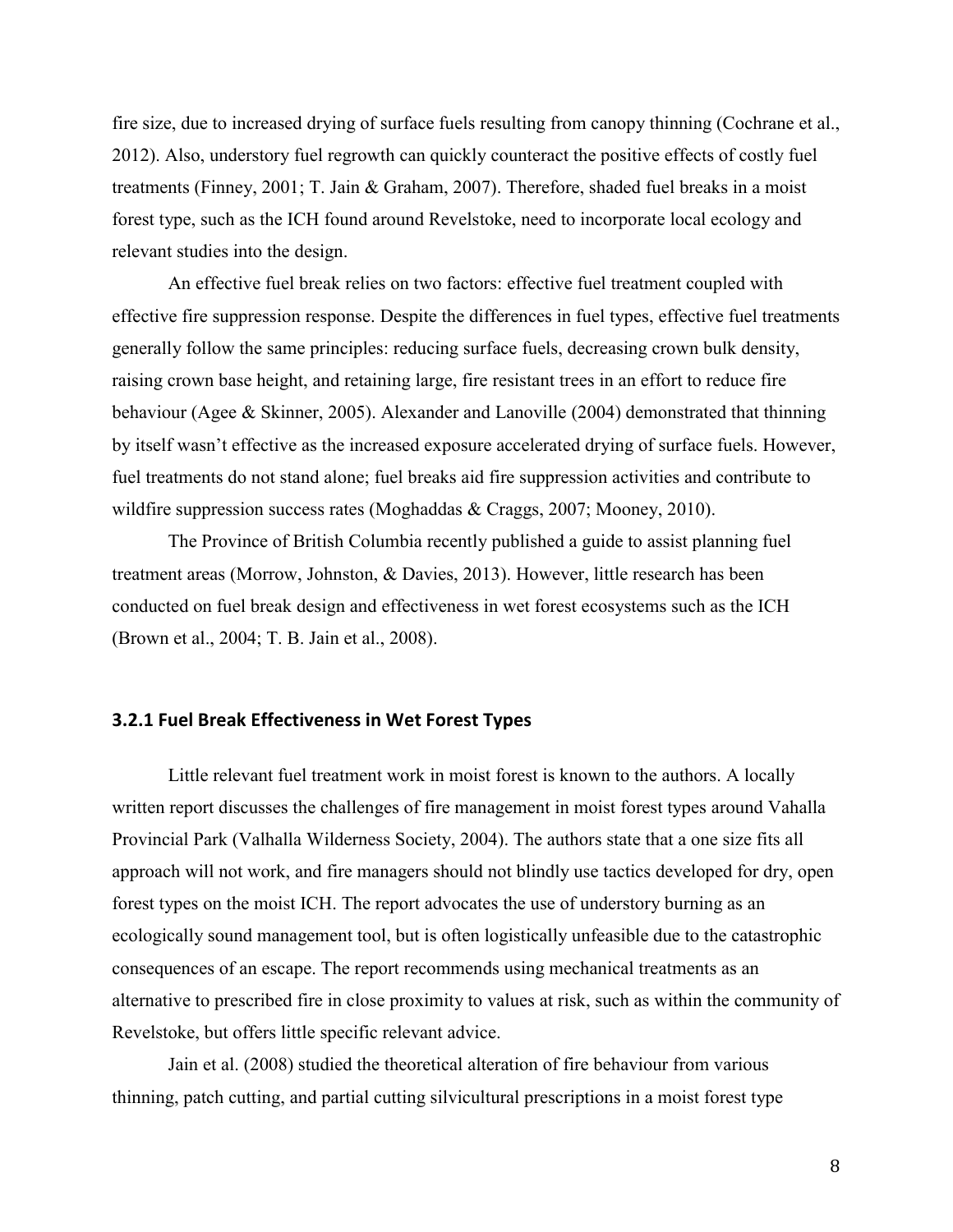dominated by western hemlock, western redcedar, Douglas-fir, *Pinus ponderosa (*ponderosa pine), *Pinus monticola* (western white pine), and *Abies grandis* (grand fir) in northern Idaho's Selkirk Mountains The authors applied various treatments to achieve a fuel treatment and ecological resiliency objective. Using FARSITE to evaluate their landscape level treatments, the authors found that fuel treatment reduced spotting, lowered the percentage of crown fire, and reduced overall area burned. However, as the authors created a mosaic of different fuel treatments over the landscape, determining the exact influence of treatment characteristics on fire behaviour, such as crown base height, proved impossible. Unfortunately current literature provides no specific detailed guidance for establishing effective community fuel breaks in the forests around Revelstoke. This heightens the importance of interviews with wildfire specialists.

## **4. INTERVIEW FINDINGS**

As a crucial part of research for this report, we conducted expert interviews with ecosystem scientists, wildfire researchers, wildfire suppression specialists and local foresters. These interviews served two purposes. Firstly, they gathered expert opinions to aid in answering research knowledge gaps. Secondly, they provided local knowledge and opinions regarding establishing shaded fuel breaks in the forests surrounding Revelstoke. The interviewees were asked a specific set of questions depending on if their expertise was in forestry and ecology or wildfire and fuel treatments (Appendix A). We are indebted to those who took time to provide us with their valuable insights.

#### **4.1 Wildfire Specialists and Researchers**

Wildfire professionals and researchers included professionals working for British Columbia's Wildfire Management Branch, and national and provincial level wildfire researchers. Experience varied from a lifetime of operations work, strictly research, or a combination of both research and operations experience. The consensus was that an effective fuel break in a coniferous forest requires a crown closure of less than 40%.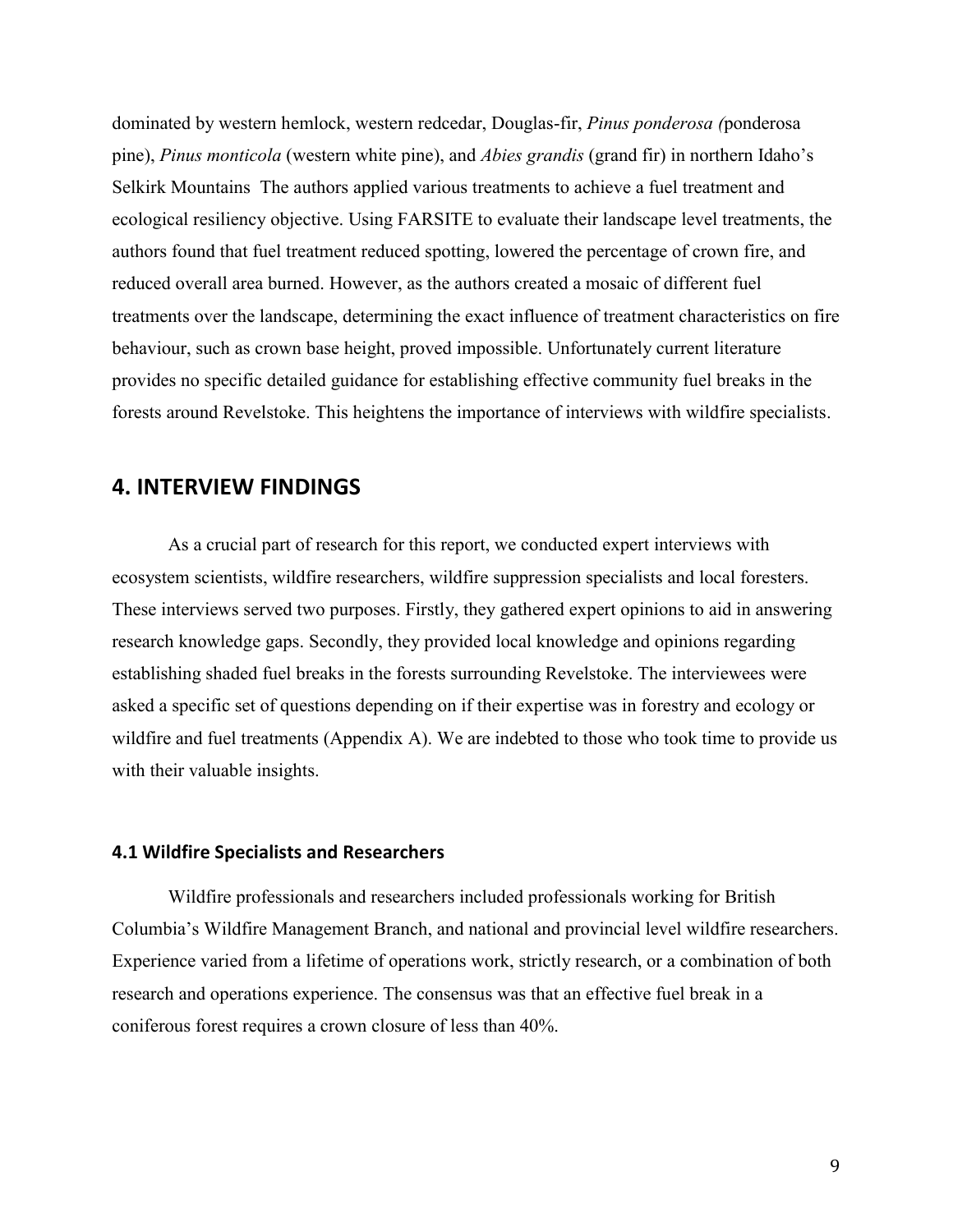#### **4.1.2 Crown Spacing and Closure**

All wildfire specialists and researchers agreed that reducing crown canopy cover to a target of 35-40% would greatly increase the probability of slowing or disrupting an active crown fire, likely reducing behaviour to a surface fire and slowing the rate of spread. However, reducing crown closure and the associated forest density allows for increased wind speed and surface fuel drying. One researcher stated that crown closure above 50% would be a waste of time. However they supported back-filling canopy gaps with deciduous trees as an alternative to an open crown spacing; a researcher recommended western larch (*Larix occidentalis*) as a "fireproof" species, if appropriate for the specific site conditions.

#### **4.1.3 Presence of Deciduous**

All wildfire specialists and researchers supported the resilience of deciduous against a continuous crown fire. One said that if we created a deciduous only fuel treatment with road access, it could be defended from almost any crown fire. Another researcher provided anecdotal observational evidence of a continuous crown fire burning into a forest stand of leafed-out aspen and stopping dead. As mentioned earlier, wildfire specialist and researchers supported encouraging or planting of deciduous species, but not always as a first choice. *Larix occindentalis* (Western larch) was also identified as a "fire-proof" conifer species.

#### **4.1.4 Wildfire Behaviour Prediction and Modeling**

We were cautioned on relying too heavily on fire behaviour predictions for the fuel types surrounding Revelstoke. The Canadian Forest Fire Behaviour Prediction System (FBP) fuel types were developed primarily for boreal forests and the classification of fuel types around Revelstoke are merely best guesses, and often lack validation. One researcher described the FBP fuel types as "weak in shrublands, coastal forests, and the ICH...but I don't know of anything else demonstrated to be better". Also, due the varying forest stand composition of the ICH, the fire behaviour can vary greatly in a small geographic area. Any FBP fire modeling software would incorporate these unverified predictions into its outputs. That being said, the FBP system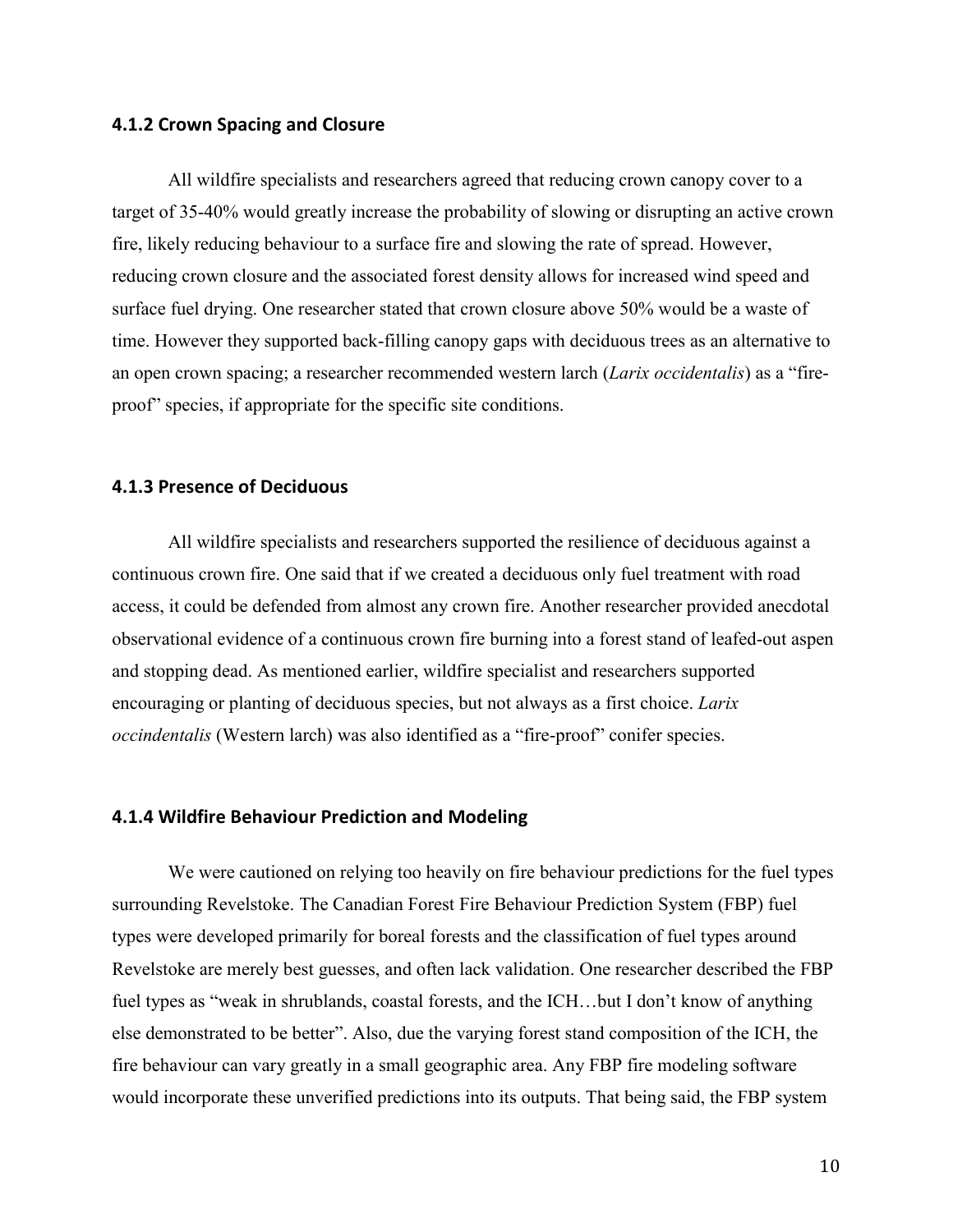still provides a decent prediction of fire behaviour, but may not provide an accurate tipping point for crown fire initiation or sustentation.

Alternative fire behaviour prediction models are available. Two researchers recommended the non-FBP Crown Fire Initiation and Spread model (CFIS) (M.E. Alexander, Cruz, & Lopes, 2006) to identify the "sweet spot" for breaking up a crown fire, but this tool does not address understory fuel issues which is considered critical in the ICH. One researcher indicated the Prognosis<sup>BC</sup> model could be useful for determining stand response to treatments and necessary maintaince interval, but the model is still being developed.

#### **4.1.5 Additional Insights**

One researcher cautioned that the thick organic layer found in ICH forests may be underrepresented in fuel models, and a thick organic layer will increase fire severity, but not necessarily increase rate of spread. An understory broadcast burn would reduce the duff layer, but may be operationally and ecologically unfeasible.

Wildfire specialists were hesitant to suggest an optimum width for fuel breaks due to the unknowns of ICH fuel breaks and the variance in needs due to specific sites. One specialist suggested a minimum width of 60m and an ideal width of 100m, when coupled with a road. A wildfire specialist requested that a fuel treatment be built in tandem with a road large enough to accommodate a full sized pickup. It was their opinion that a fuel treatment without road access would need to be greater width than one with road access. Firstly, an adjacent road provides a pre-built guard alongside the fuel treatment area. Secondly, a road allows efficient road access for fire suppression ground crews, which greatly aids suppression activities.

### **4.2 Ecosystem Researchers and Professional Foresters**

There was an overwhelming consensus that the objective of 35-40% crown closure in the forests around Revelstoke would result in a massive understory growth response of herbs, shrubs, and juvenile deciduous and conifers, with the post-treatment understory composition depending on the pre-treatment composition, season of logging and seed trees. In most cases conifers would dominate this dense understory over time requiring expensive, repeated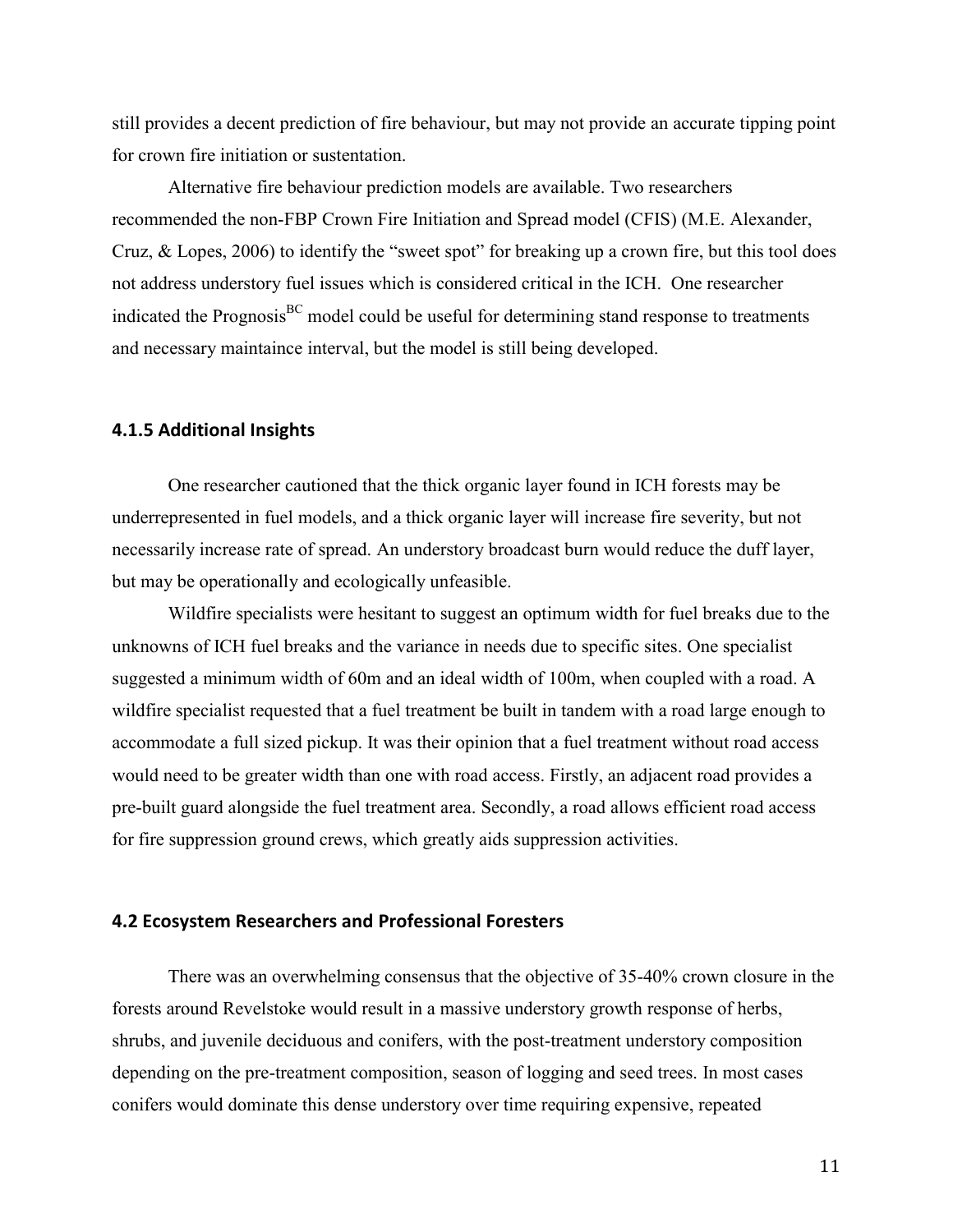maintenance or the effects of the fuel treatment would be negated. One experienced local forester commented, "at that level of crown closure I'd expect my hemlock understory to grow a metre a year".

#### **4.2.1 Crown Spacing and Closure**

The complete consensus was that 35-40% crown closure would allow for extensive understory growth response. However, there was no consensus on the appropriate crown closure to inhibit understory regrowth, partially due to differing opinions and partially due to site variability. A forester commented that in their partial cutting silviculture treatments thinning crown closure to 40-50% encourages understory regrowth; a crown closure of 60% and greater suppresses the understory.

One researcher stated that a northern ICH research forest thinned to  $\sim$ 40% crown closure has taken over 20 years to return to ~80% crown closure. Two separate researchers commented on both western hemlock's more compact crown, which allows less light penetration, and it's acidic needles which inhibit understory regrowth. A local forester voiced his concern for windthrow susceptibility following partial cutting, especially in hemlock forests, having seen windthrow occur in local forests where fuel break treatments are being considered. This risk should be assessed and addressed in fuel treatment prescriptions.

#### **4.2.2 Conifer Understory Response**

The majority of respondents identified western hemlock as having the potential to show 'explosive' growth response, but the amount of growth is site and forest dependent. One local forester predicted that, at 35-40% crown closure, an 80% western hemlock understory would develop that would have to be brushed every 3 years to reduce ladder fuels. Another local forester stated that brushing of hemlock is required after partial harvesting. However, western red cedar was also identified as having the potential for significant growth response dependent on the site. Less shade tolerant species such as Douglas-fir and spruce were less of a concern to local foresters.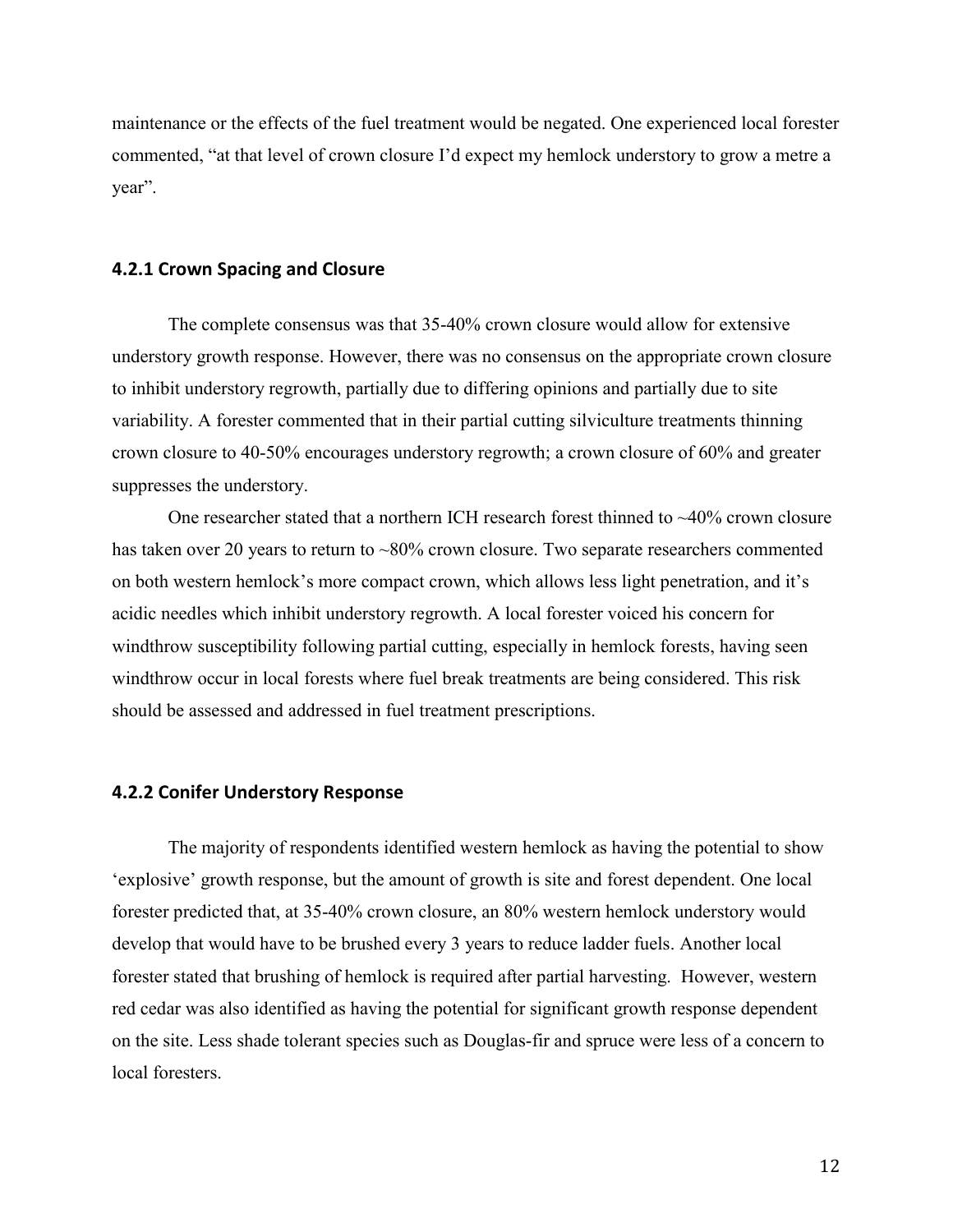One researcher commented that conducting treatments in the ICH during the winter would disturb the soil less, thus leading to low density conifer natural regeneration. In his view, the difference was from 100's of seedlings per hectare from winter logging to 1000's of seedlings per hectare due to summer logging. A forester commented that in local ICH forests soil disturbance also depends on the machine operator and the site moisture, and that time of year wouldn't make or break the treatment but winter is preferred. Also, soil disturbance promotes a greater variety of conifer response. With little or no soil disturbance typically only hemlock and white pine naturally regenerate, but with disturbance more spruce, cedar and some fir will also regrow.

#### **4.2.3 Deciduous Understory Response**

When asked, foresters and researchers supported the concept of encouraging deciduous regrowth to fill in gaps left by removing overstory conifers. The ability of deciduous to grow in canopy gaps, if not out competed by conifer regeneration, was endorsed by local foresters. A researcher further stressed the importance of leaving deciduous trees to control the presence of *Armillaria ostoyae* (armillaria root rot). A local forester suggested clearcutting and planting deciduous should be considered. Another forester suggested, in appropriate areas, reducing conifer overstories to ~20% crown closure and then heavily promoting deciduous regrowth. However this process takes several years and multiple entries. A local forester commented that, at current market prices, high quality birch sells for more than hemlock.

#### **4.2.4 Vegetation Understory Response**

We asked interviewees to predict understory plant response, other than conifer seedling growth response to a crown closure reduction of 35-40%. One researcher specifically identified the potential for herbs and ferns growing extensively following overstory thinning, where these species existed on-site before treatment. Other interviewees predicted moderate to extensive growth response for various understory plants, but acknowledged that post-treatment species composition and response specifically depended greatly on the pre-treatmennt site and plant communities. One local forester predicted an extensive shrub response on wetter sites, which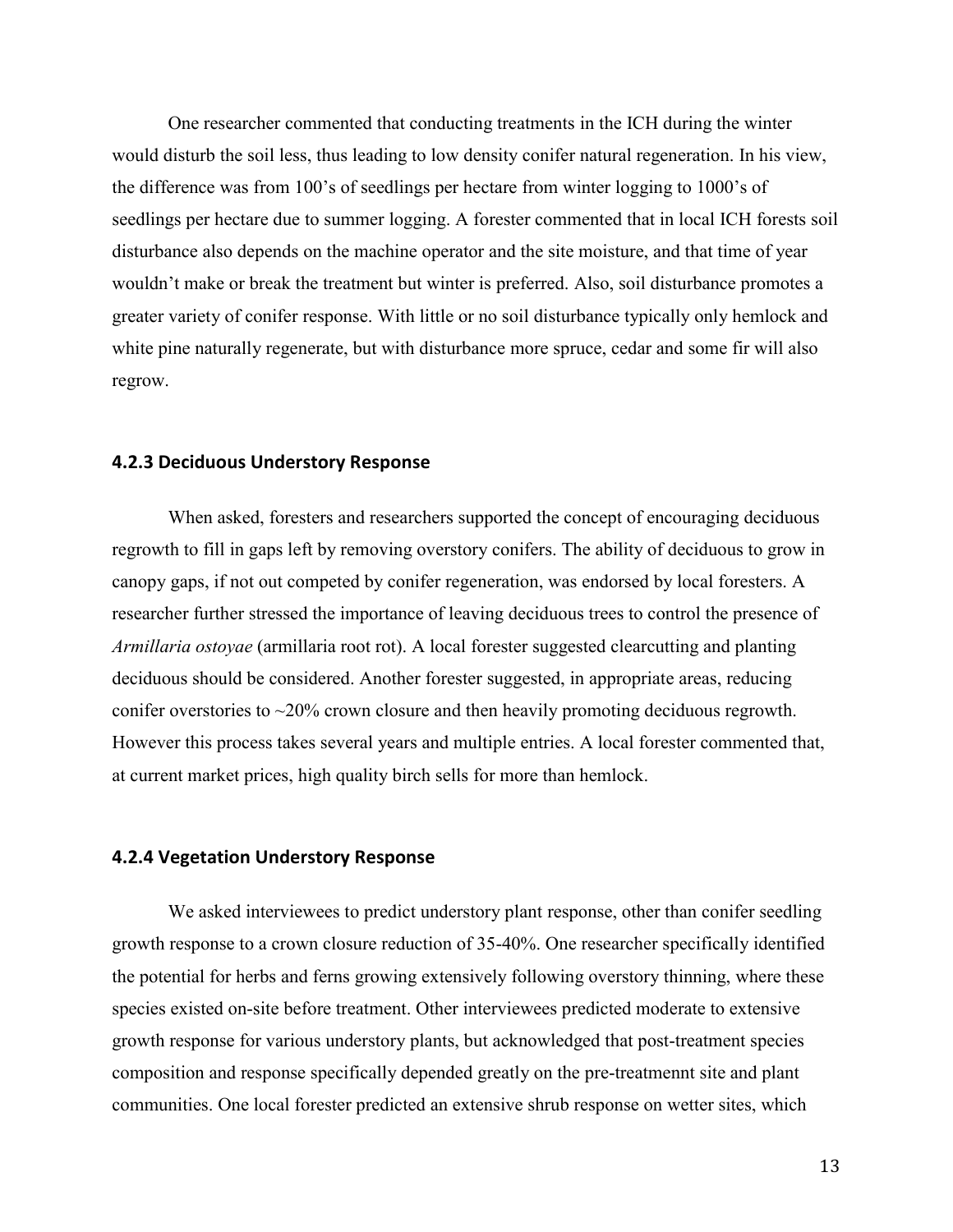would in turn suppress conifers. However on drier sites would reverse the trend with conifers taking off and suppressing the understory vegetation. Another forester commented that cedar dominated sites tend to have greater understory brush than hemlock and fir dominated sites. We believe, where appropriate, an extensive vegetation response could be utilized by reducing fire behaviour and suppressing conifer regeneration, which would delay maintenance treatments.

#### **4.2.4 Additional Insights**

Two researchers suggested that trials from cooler or drier ICH subzones, such as Date Creek, would provide similar results overall, but likely the ICH wetter and warmer subzones around Revelstoke would provide a greater understory growth response. One local forester strongly stressed the importance of leaving some specific suppressed understory and intermediate conifers in order to manage forest succession and root rot.

A consistent theme throughout the interviews was the need for the prescription to be site specific. Many interviewees specifically avoided broad generalizations to apply to all situations. We were told numerous times that answers were "site dependent" or "site specific". Also interviewees stressed the importance of changing the fuel treatment prescription throughout the treatment area, rather than a one-size-fits all landscape approach, as well as needing to adapt prescriptions over time, as forests respond to treatments and successional patterns develop.

All foresters and researchers stressed the importance of site specific prescriptions to create deciduous dominated shaded breaks in the forests around Revelstoke. The appropriate treatments will depend on the site conditions (ecosystems, soils, terrain, etc.); pre-treatment forest conditions (species composition of herbs, shrubs, deciduous and conifers; age distribution, forest health, etc.); non-timber values/uses; and the feasibility of alternative treatments. It was recognized that multiple entries might be required in some situations to shift overstory species composition from conifers to deciduous. There was agreement that this was a challenging but doable silviculture challenge.

One local forester requested, if possible, to simultaneously manage fuel treatment area for both timber values as well as fire protection values. This forester also stated that while the current price for high quality birch is greater than the price for hemlock, growing and marketing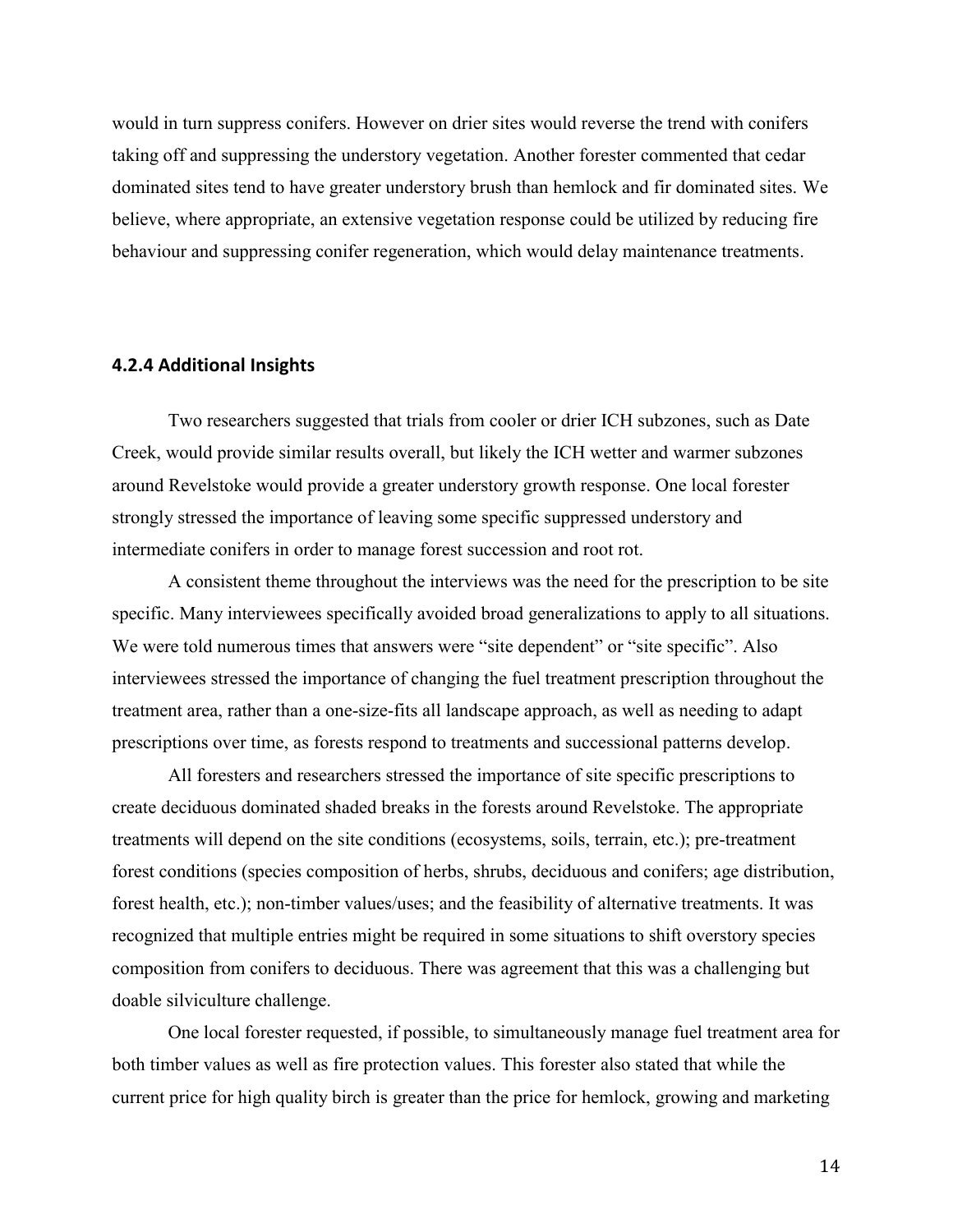conifer species typically is easier. Also, a local forester asked that woodlot owners displaced by fuel treatments be compensated with new tenures.

# **5. FURTHER RESEARCH**

During the development of this project, the following knowledge gaps became apparent:

- Easily accessible data on conifer understory response to reduced crown closure treatments in wet ICH ecosystems.
- Wet ICH specific research on the growth and survival rate of understory deciduous tree species and understory plant communities at varying crown closures.
- Fire behaviour modeling and prediction specifically for wet forest types such as the ICH.

# **6. ACKNOWLEDGEMENTS**

Thomas Martin authored this report with extensive assistance from Cindy Pearce and Bruce Blackwell. Without their expertise and advice this report would not have been possible. We would also like to thank the following people for their support and for giving their time, opinion, and expertise in aiding us in this project:

| Daniel Perrakis Ph.D.            | Brad Hawkes Ph.D. R.P.F. (retired) |
|----------------------------------|------------------------------------|
| Fire Science Officer             | Fire Research Officer              |
| Wildfire Management Branch       | Natural Resource Canada            |
| <b>Brad Litke</b>                | Dell Williams R.P.F.               |
| <b>Forest Protection Officer</b> | <b>Woodlot Licensee</b>            |
| Wildfire Management Branch       | Kevin Bollefer R.P.F.              |
|                                  | <b>Revelstoke Community</b>        |
|                                  | <b>Forest Corporation</b>          |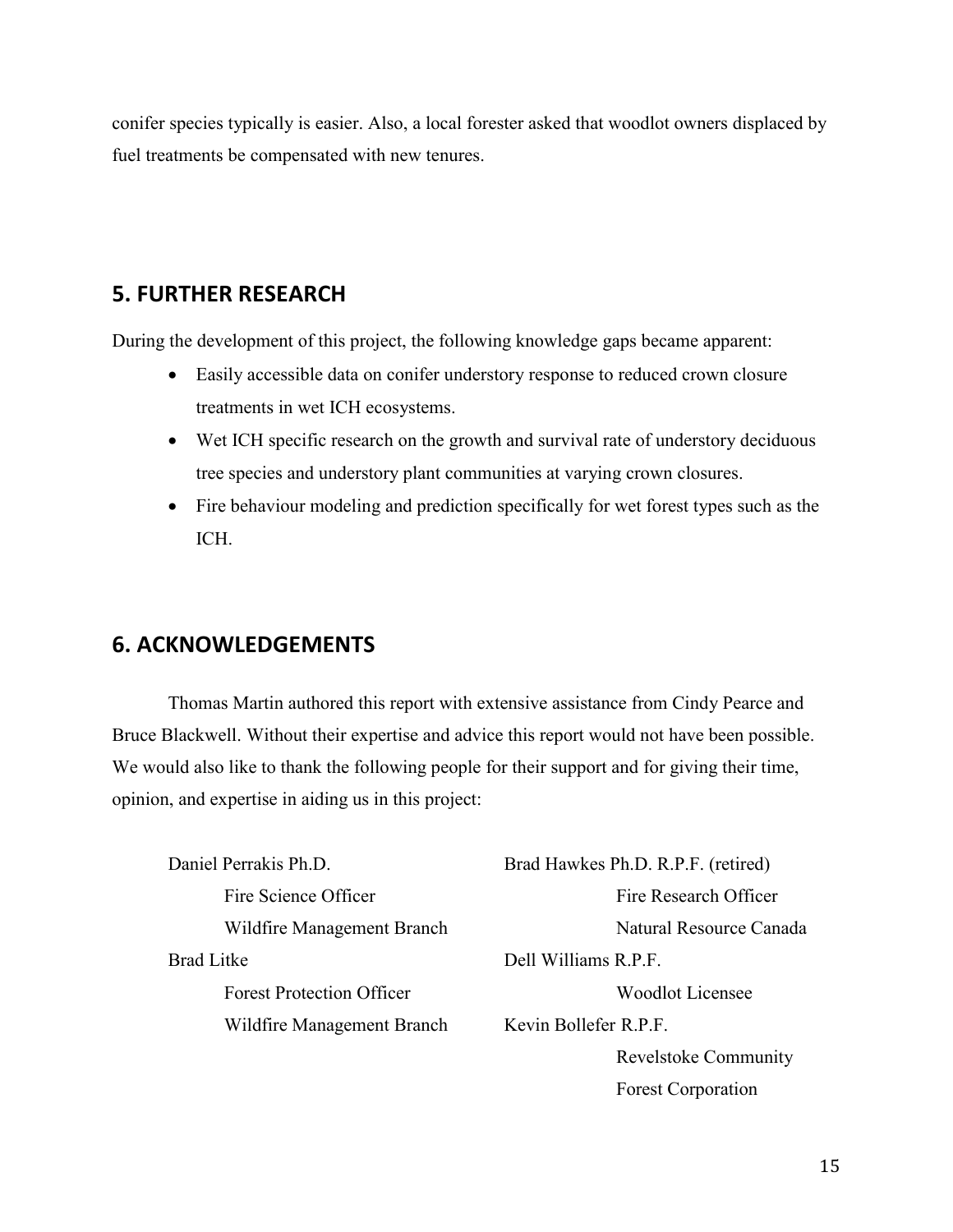Suzanne Simard Ph.D. R.P.F. Professor of Forest Ecology University of British Columbia Patrick McMechan R.P.F. Stella-Jones Canada Inc.

K. David Coates Ph.D. R.P.F. Research Silviculturist Ministry of Forests, Lands and Natural Resource Operations

# **7. APPENDIX**

**Appendix A.**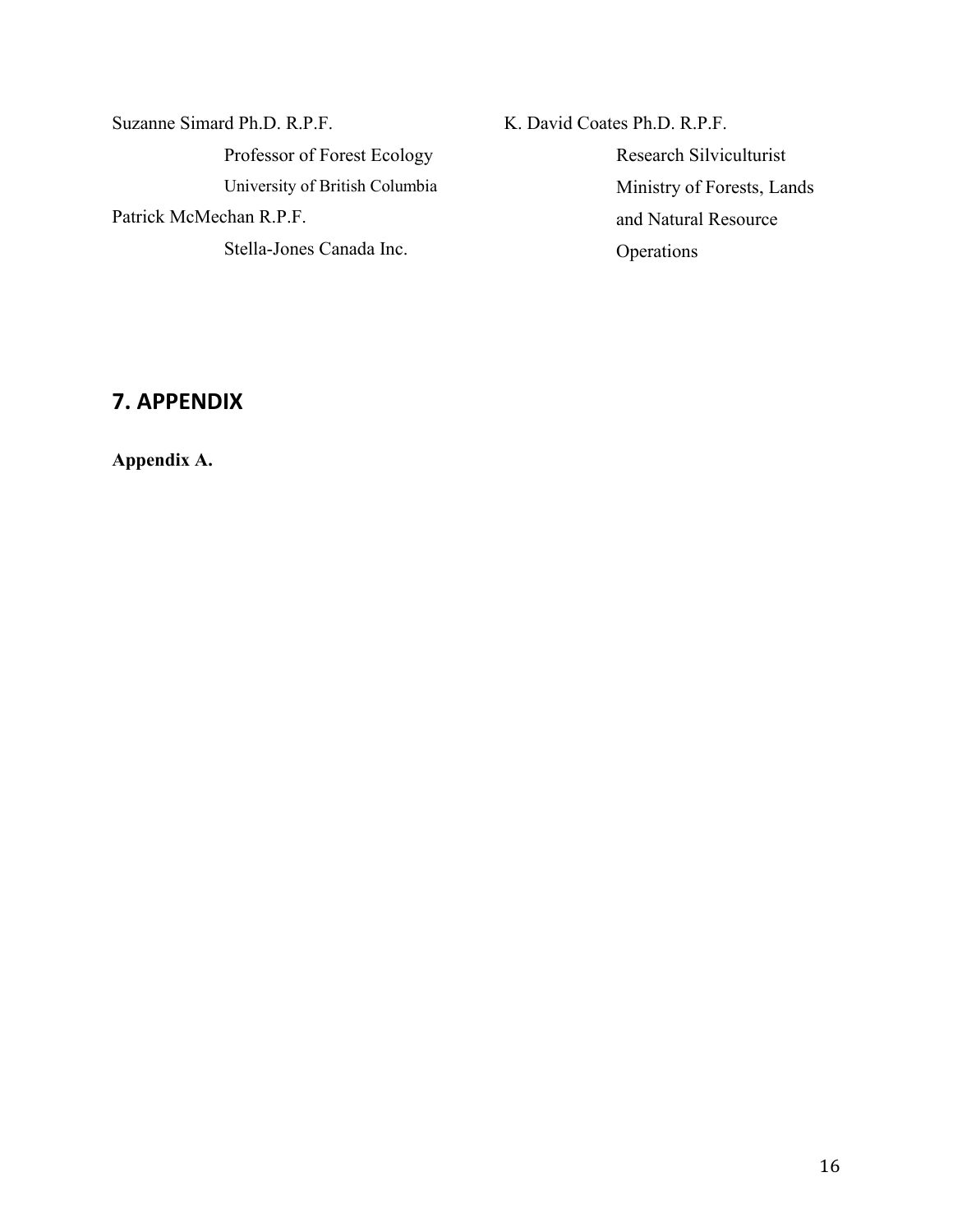### **Shaded Fuel Break Effectiveness**

- 1. Just to provide some background, what experience do you have with forest fire suppression, fuel break or fuel treatment creation, and/or research in ICH ecosystems?
- 2. Have you worked on any projects involving fuel breaks or fuel treatments in the ICH (or similar wet forest type)? Do you know of any other projects or research in the ICH?
- 3. With these projects do you know what long term monitoring and maintenance programs were implemented, if any? If any exist, is information available? What recommendations do you have regarding shaded fuel breaks based on the monitoring results/maintenance?
- 4. Can you tell me specifics about the implemented treatment in the prescription?
- 5. From your experience, how important is crown spacing as a fuel break characteristic (as opposed to crown base height, surface fuel loading, vertical fuel continuity etc)? Would crown spacing of less than 40% be workable in this ecosystem or would 40% be required for ecological reasons?
- 6. Have you used any fire modeling software to assess the needed fuel characteristics, and did this software adequately model fuel break effectiveness?
- 7. In your experience in fire suppression, have you had any fires involved in changing fuel types, for example changes in stand structure, composition, or natural or man-made fuel breaks?

If yes: Do you know the incident number?

What was the original fuel type and stand structure, and what did the fire burn into, and was the width of fuel type/break?

What was the resulting change in fire behaviour?

Did the change in fuel type contribute to successful suppression activities?

8. In your opinion, in the ICH, what is the minimum and optimum width needed for a fuel treatment?

## **ICH Vegetation / Understory growth response**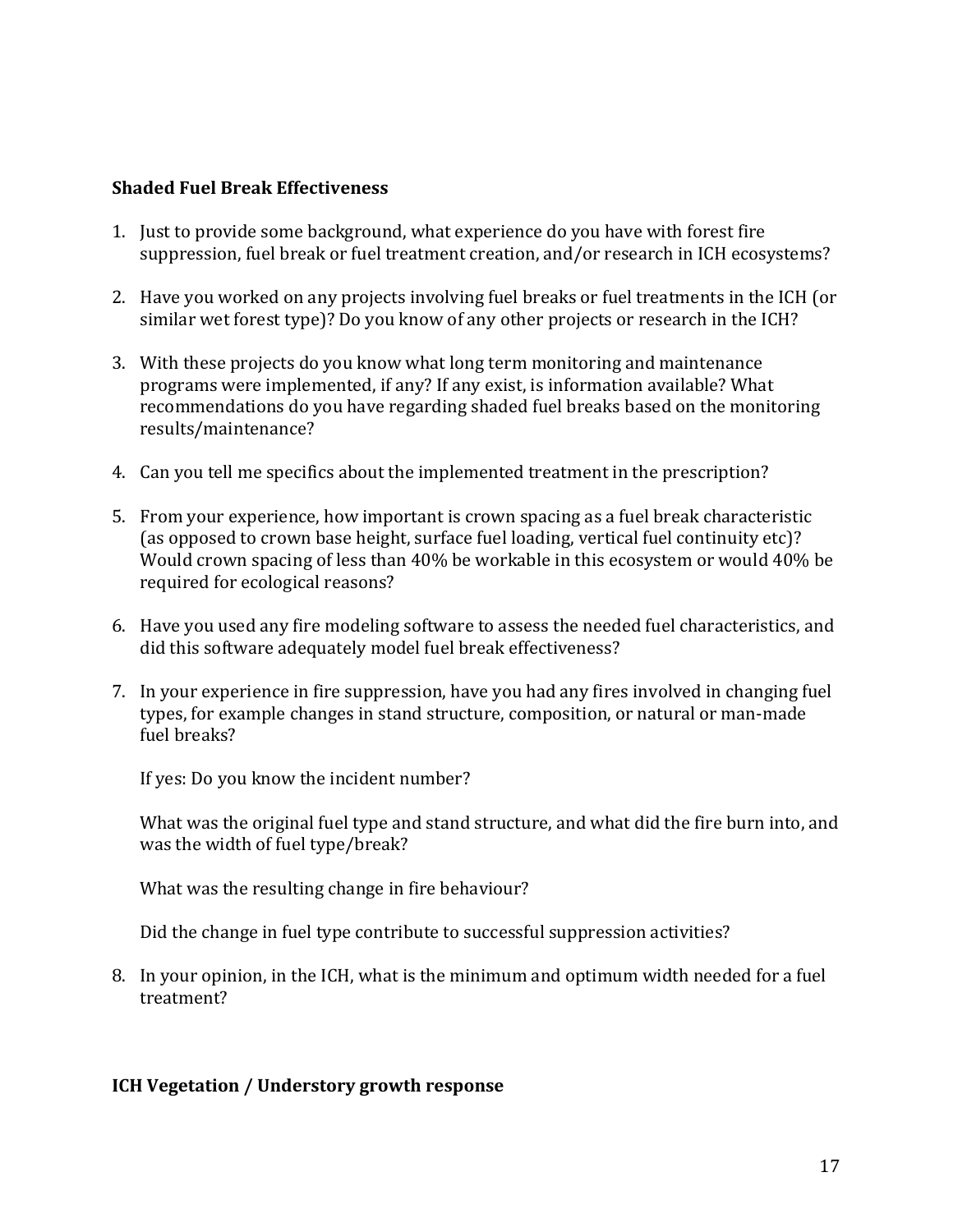- *1.* Just to provide some background, what experience do you have as a forester or researcher working in the Southern Interior Forest Region, more specifically in the ICH zone? Any experience with wildfire or prescribed burning?
- 2. Have you worked much with partial cutting silviculture systems, specifically single or group tree selection, thinning, and shelterwood?
- 3. Do you know of any such projects around the Revelstoke area or in ICH ecosystems around BC?
- 4. We're looking into the species composition and growth release following opening crown closure to create shaded fuel breaks, which is similar to partial cutting, but most of the limited available research focuses on merchantable timber species, e.g. Cw, Fd, Sx, etc. Have you heard of any work focusing on deciduous trees and shrubs response to partial cutting or similar silviculture systems?
- 5. There is anecdotal and observed evidence that shaded fuel breaks of 35-40% crown closure substantially lowers crown fire potential, which allows fire suppression crews to use the breaks to safely conduct suppression.

If a stand was reduced to 35-40% crown closure, do you think the following species will expand:

Slightly (0-25% increase in biomass) Moderately (26-50% increase in biomass) Extensively (>50% increase in biomass)

Herbs/ferns Low shrubs (falsebox, huckleberry, snowberry) Large shrubs (willow, dogwood, twinberry) Deciduous (aspen, birch, cottonwood) Hw regeneration Cw regeneration Fd regeneration Sx regeneration

6. What crown closure would you recommend in the following vegetation types on mesic sites in the ecosystems around Revelstoke to achieve the objectives of shaded fuel breaks (safe suppression, minimal maintenance)?

Hw dominant overstory/herbs & fern understory Hw dominant overstory/shrub understory Cw dominant overstory/herb & fern understory Cw dominant overstory/shrub understory Fd dominant overstory/herb & fern understory Fd dominant overstory/shrub understory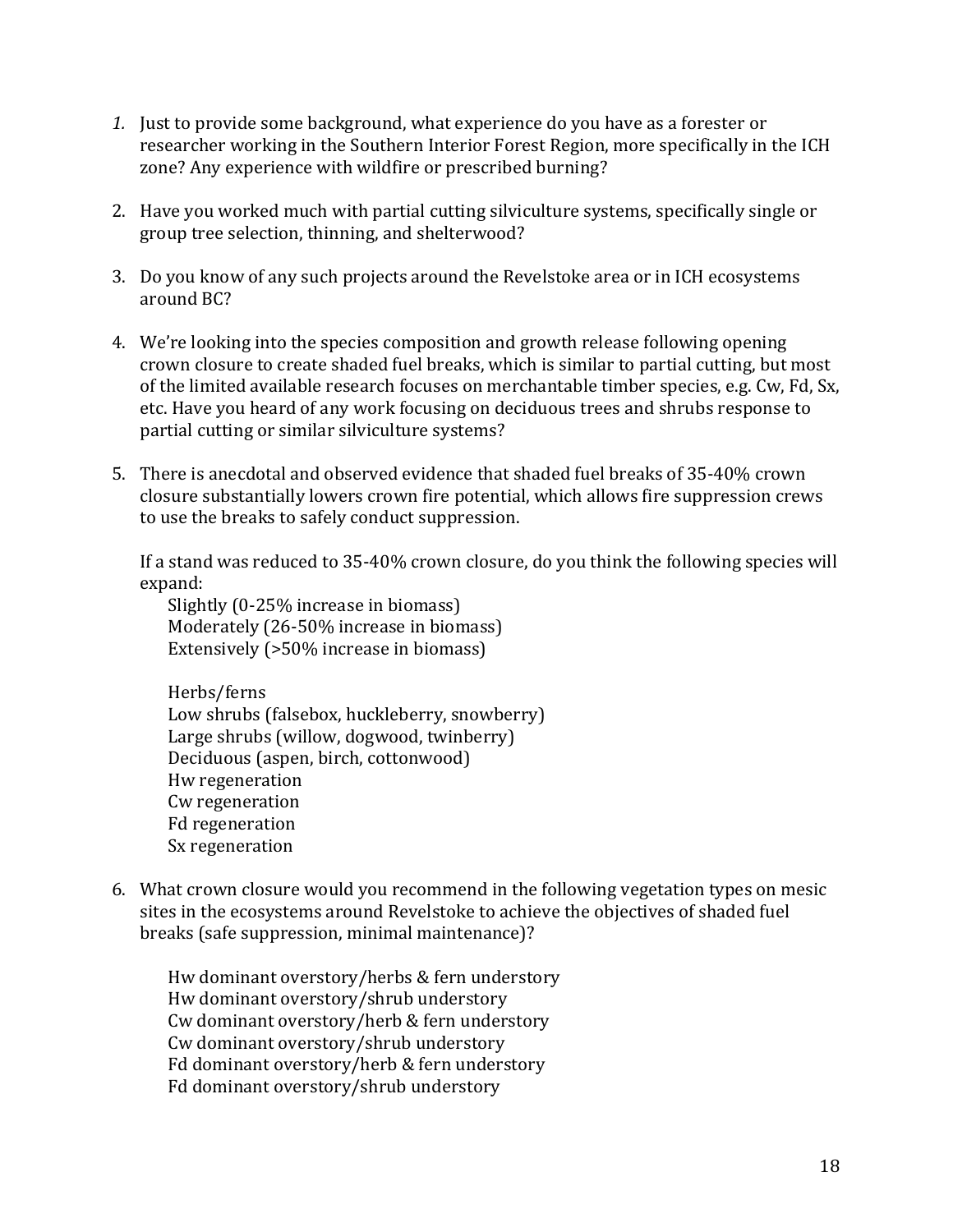7. What conifer species and under what conditions (crown closure) are you most concerned about regrowth compromising the effectiveness of a fuel break?

# **8. REFERENCES**

- Agee, J. K., Bahro, B., Finney, M. A., Omi, P. N., Sapsis, D. B., Skinner, C. N., … Weatherspoon, C. P. (2000). The use of shaded fuelbreaks in landscape fire management. *Forest Ecology and Management*, *127*, 55–66.
- Agee, J. K., & Skinner, C. N. (2005). Basic principles of forest fuel reduction treatments. *Forest Ecology and Management*, *211*(1-2), 83–96. doi:10.1016/j.foreco.2005.01.034
- Alexander, M. E., Cruz, M. G., & Lopes, a. M. G. (2006). CFIS: A software tool for simulating crown fire initiation and spread. *Forest Ecology and Management*, *234*(November), S133. doi:10.1016/j.foreco.2006.08.174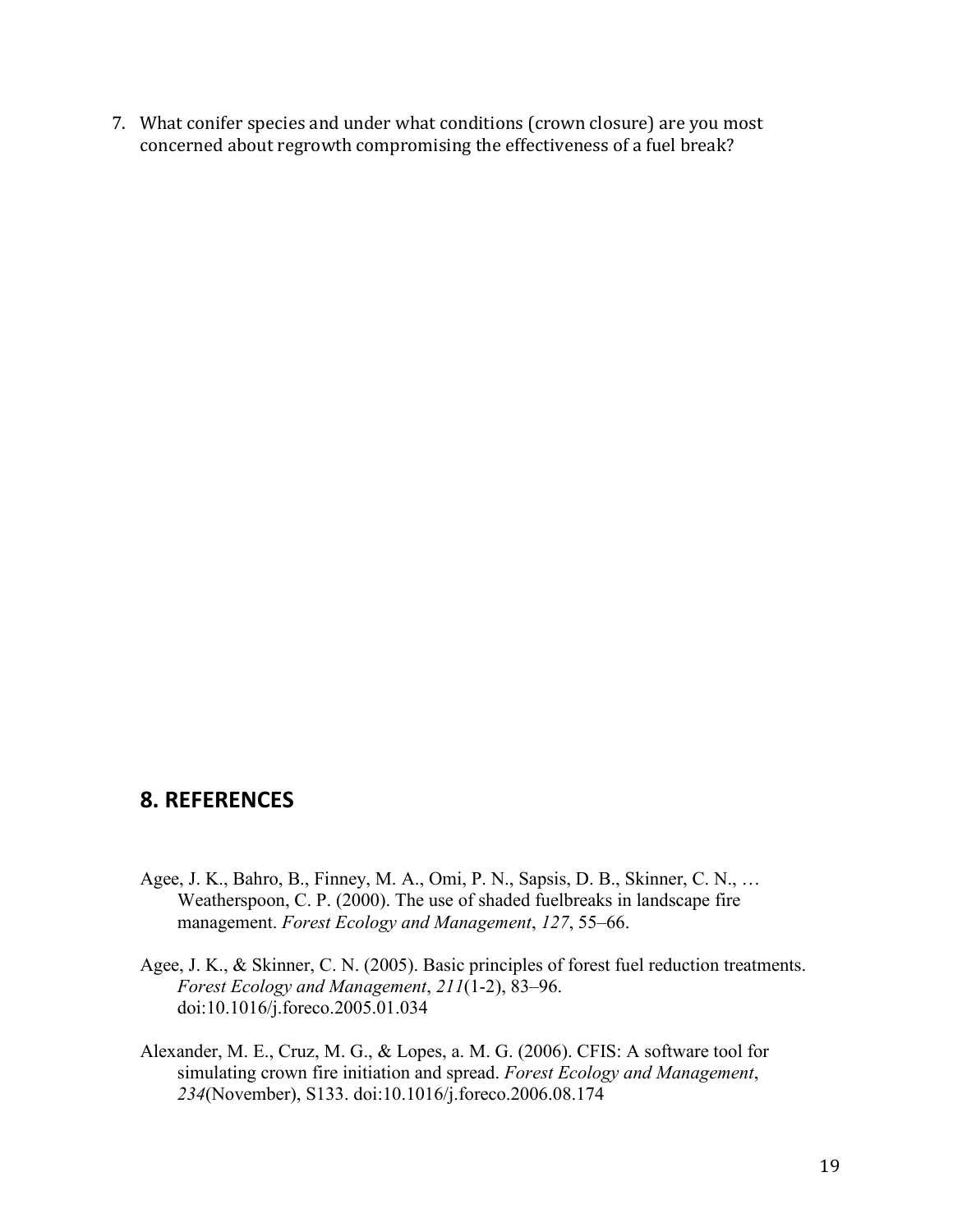- Alexander, M. E., & Lanoville, R. A. (2004). The International Crown Fire Modelling Experiment Fuel Treatment Trials. In R. T. Engstrom, K. E. M. Galley, & W. J. de Groot (Eds.), *Proceedings of the 22nd Tall Timbers Ecology Confrence: Fire in Temperate, Boreal, and Montane Ecosystems.* (p. 222). Tallahassee: Tall Timbers Research Station.
- Brown, R. T., Agee, J. K., & Franklin, J. F. (2004). Forest Restoration and Fire: Principles in the Context of Place. *Conservation Biology*, *18*(4), 903–912. doi:10.1111/j.1523-1739.2004.521\_1.x
- Burton, C., Collier, R., Goertzen, M., Goertzen, D., Mattes, A., Newman, G., … Burton, P. J. (1998). *Inferring the Response of Berry-Producing Shrubs to Partial Cutting in ICHmc*. Smithers, BC.
- Cochrane, M. a., Moran, C. J., Wimberly, M. C., Baer, a. D., Finney, M. a., Beckendorf, K. L., … Zhu, Z. (2012). Estimation of wildfire size and risk changes due to fuels treatments. *International Journal of Wildland Fire*, *21*(4), 357. doi:10.1071/WF11079
- Delong, D., Comeau, P., Cameron, I., Simpson, D., Adams, R., & Fanjoy, E. (2000). *How Light Conditions Affect Tree Seedling Performance in the Interior Cedar-Hemlock Subzone: Preliminary Results*. Nelson, BC.
- Finney, M. (2001). Design of regular landscape fuel treatment patterns for modifying fire growth and behavior. *Forest Science*, *47*(2), 219–228.
- Graham, R. T., Harvey, A. E., Jain, T. B., & Tonn, J. R. (1999). *The Effects of Thinning and Similar Stand Treatments on Fire Behavior in Western Forests*. Portland, OR.
- Jain, T. B., Graham, R. T., Sandquist, J., Butler, M., Brockus, K., Cobb, D., … Evans, J. S. (2008). Restoration of Northern Rocky Mountain Moist Forests: Integrating Fuel Treatments From the Site to the Landscape. In R. L. Deal (Ed.), *National Silviculture Workshop*. Portland, OR.
- Jain, T., & Graham, R. (2007). The relation between tree burn severity and forest structure in the Rocky Mountains. In *Proceedings of the National Silviculture Workshop*.
- Jull, M., Stevenson, S., & Sagar, B. (1999). *Group Selection in Old Cedar Hemlock Forests : Five-year Results of the Fleet Creek Partial-cutting Trial*. Prince George, BC.
- Ketcheson, M. V., Braumandl, T. F., Meidinger, D., Utzig, G., Demarchi, D. A., & Wikeem, B. M. (1991). Interior Cedar — Hemlock Zone. In D. Meidinger & J. Pojar (Eds.), *Ecosystems of Bristish Columbia* (pp. 167–181). Victoria: Research Branch Ministry of Forests.